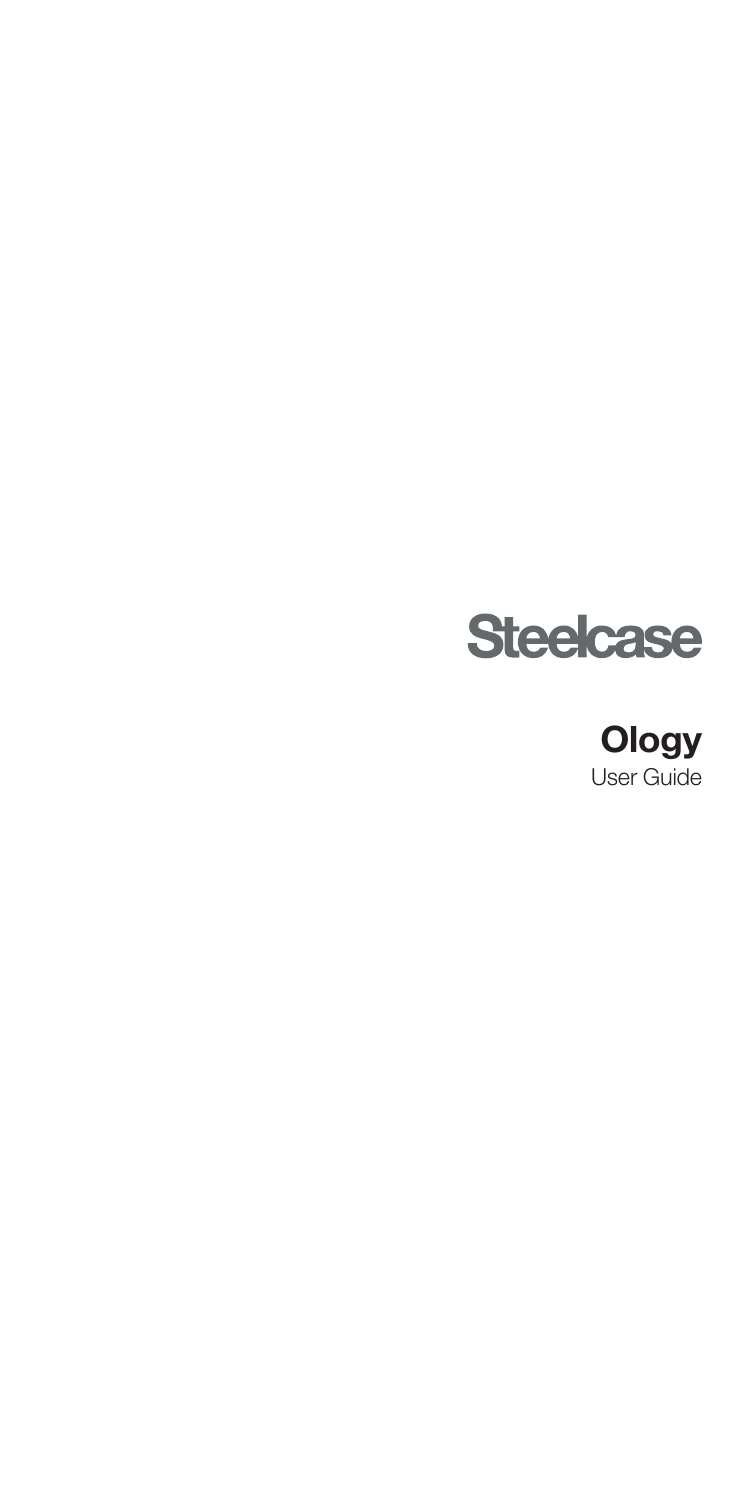

# Pinch Points, Keep Clear

### RISK OF SERIOUS INJURY



If not used as intended, moving worksurfaces can pinch and cause injury or property damage. Always follow these instructions:

- 1. Keep height-adjustment range free from obstructions above **3** and below the worksurface.
- 2. Plan for a minimum 1" gap against a wall or panel.
- 3. Plan for a minimum 1" gap to adjacent furniture.



This powered, height-adjustable desk appliance is not intended for use by persons (including children) with reduced physical, sensory or mental capabilities, or lack of experience and knowledge, unless they have been given supervision or instruction concerning use of the appliance by a person responsible for their safety. Children should be supervised to ensure that they do not play with the appliance.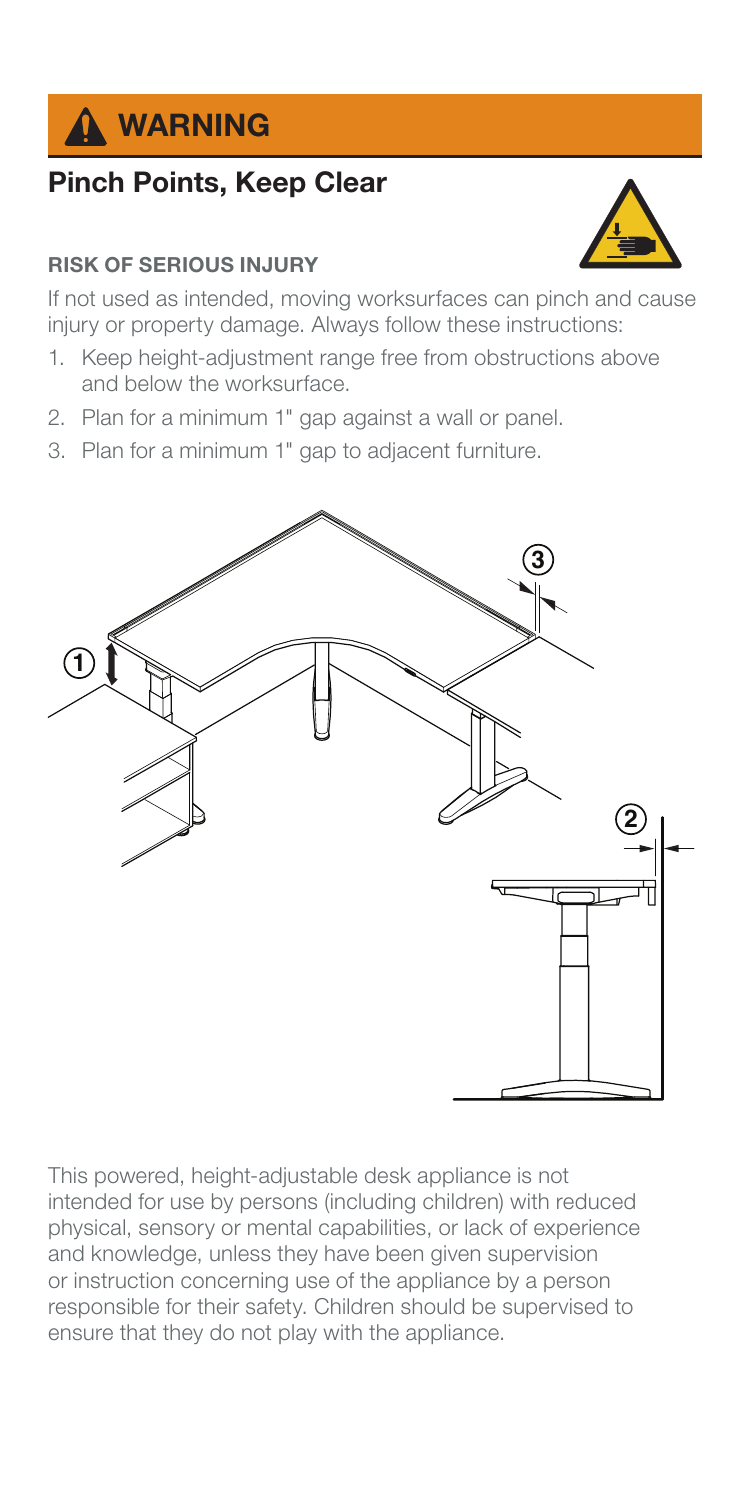# HEIGHT ADJUSTMENT CONTROLLERS

# Up-Down Controller



#### OPERATING THE CONTROLLER

The controller has two buttons for user control.

- Press and hold either the up or down button to reach the desired height.
- The desk will continue to move up or down until the user releases the button or the maximum or minimum height is reached.
- Note: As a safety feature, the user must continuously hold down the button in order for the desk to move.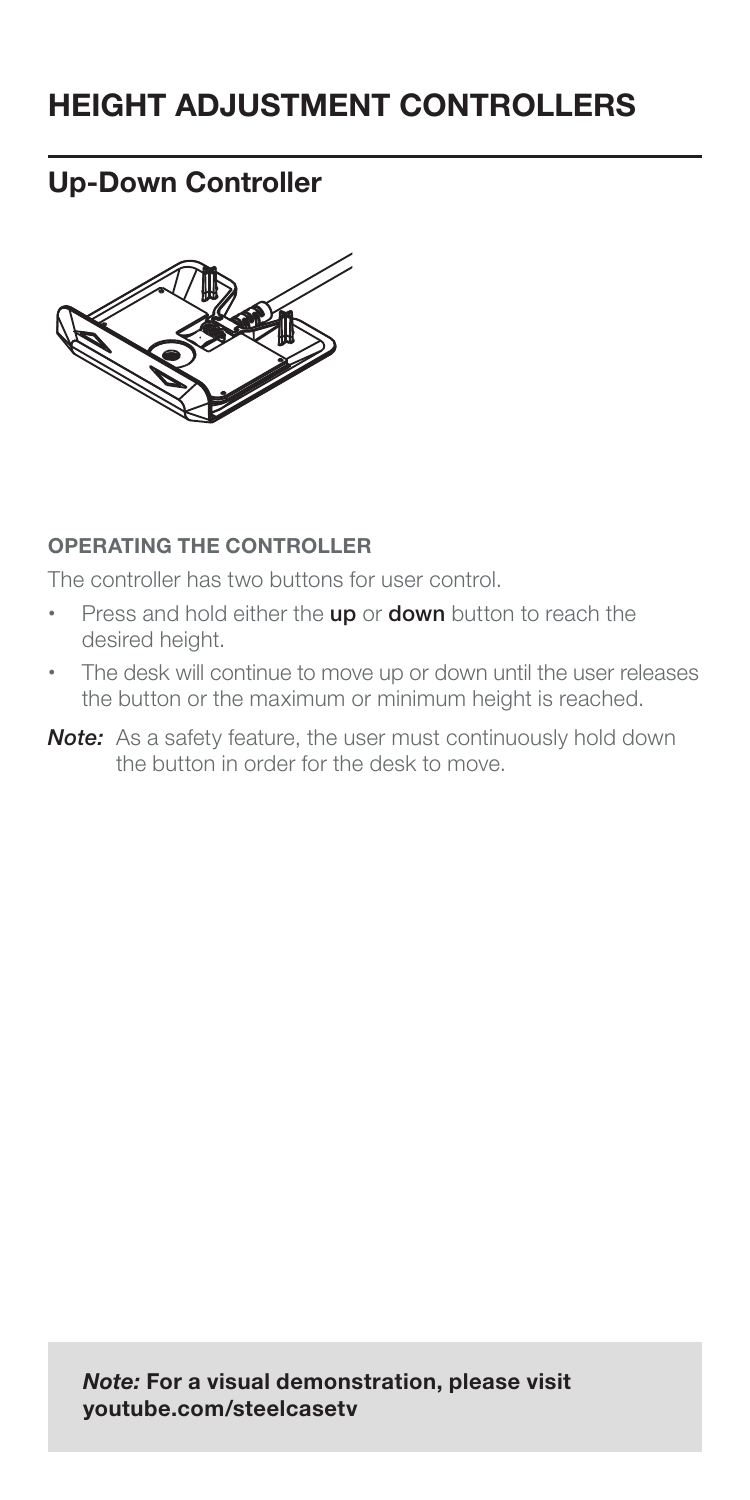## 4 Preset Programmable Controller with Digital Display



### OPERATING THE CONTROLLER

- Press and hold either the up or down button to reach the desired height. The digital-display controller will display the current height of the desk.
- To switch to a stored height in memory, use the four memory position buttons. Press and hold the numbered button that has the saved height stored into memory.
- As a safety feature, the user must continuously hold down the button in order for the desk to move.

#### STORE HEIGHT INTO MEMORY

To set into memory the desired height for either seated or standing work, use the four memory position buttons.

- Press either the up or down button to reach the desired height.
- Press the **s** button once.
- The digital-display will flash s for three seconds. During this time press your choice of memory position buttons 1-3 or the collaboration button to set that particular height. The digitaldisplay will store by showing s1, s2, s3 or s4 for one second.
- To save additional heights repeat this sequence using the remaining three buttons.
- Recommended collaboration height should be set to 40".

#### ADJUSTING THE HEIGHT DISPLAYED

It may be necessary to adjust the height displayed. The controller will show 68 cm or 22.6" at its lowest setting, which is the default setting from the factory and does not incorporate worksurface thickness or glide adjustments.

At the same time press the s button and the up or down button, until the digital-display shows the correct height.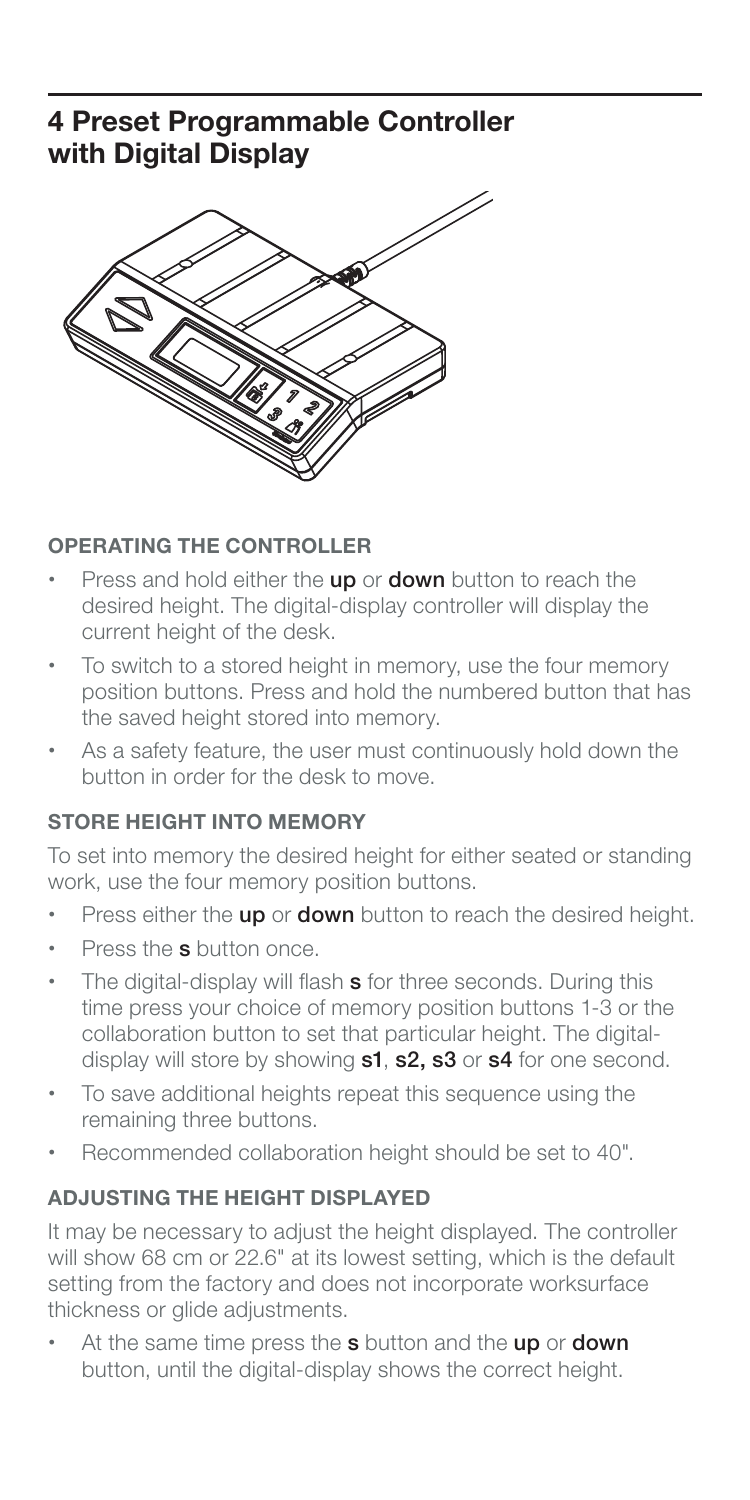### SWITCH DISPLAY FROM INCHES TO CENTIMETERS

Press and hold the **s** button to change the displayed height from inches to centimeters.

### ERROR CODES

In the event of a fault, the digital-display may show an error code. Refer to the troubleshooting guide.

# Cable Management

When installing equipment, either on the worksurface or below, be sure that the connecting cables are free from obstruction. Ology offers a cable riser, cable brackets or a cable basket to help manage excess cables/wires on the underside of the worksurface.

# Workstation Design Tips

- Ensure that power cords for all accessory items computer, lights, monitors, etc. – are of sufficient length to reach outlets throughout the range of worksurface height adjustment. Do not subject the cords to any strain while height adjustment is taking place.
- Always check for proper operating clearance before placing any item on, above or below the worksurface.

## Maintenance and Cleaning

Regularly clean dust and dirt from lifting columns. To ensure all surfaces are thoroughly cleaned, make sure the lifting columns are fully extended to their maximum height. Also, be sure to inspect cables and lifting columns for damage. Check all connections for both correct function and secure mounting.

**Caution:** A damp cloth is recommended. To protect the painted surfaces, use a cleanser that is not highly alkaline or acidic. A pH-neutral product is ideal.

Note: Please do not move the desk without help. Refer to the guidelines at the end of the assembly instructions, or contact your facilities group for assistance.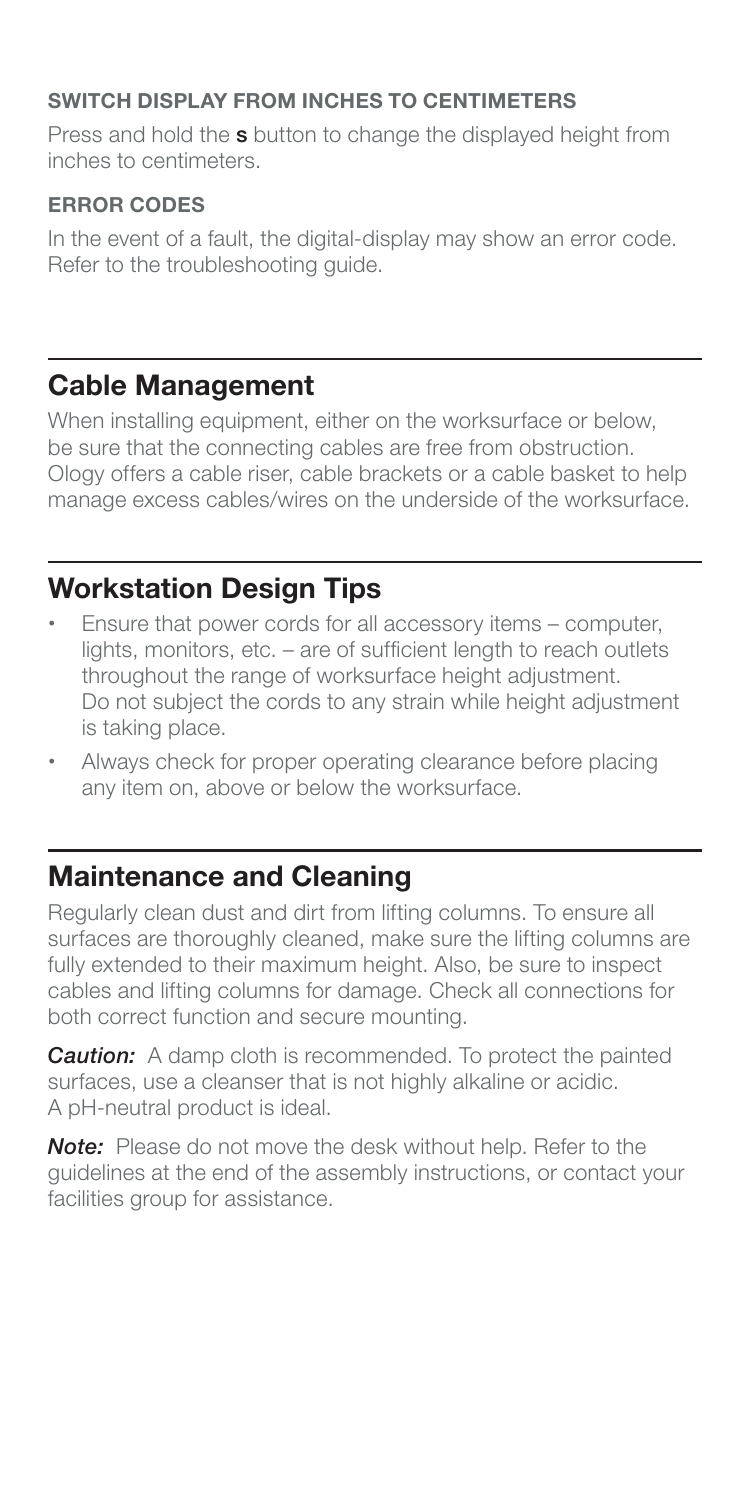## **Troubleshooting**

If you are having trouble with your desk, try the simple steps outlined below. If problems persist, please refer to the Ology troubleshooting guide.

### POWER-SAVING CONTROL BOX:

- The control box automatically powers down into 'standby' mode after 10 seconds of inactivity.
- During standby mode, the control box only consumes 0.1 watt of power.
- With the control box in standby mode, the desk can lose power without affecting the synchronization of the lifting columns. However, if the control box is still active and not in standby mode, a power loss will require that the lifting columns be re-synchronized.
- Power fluctuations and brownouts can also cause the need for re-synchronization.

**Note:** The control box does not reset (initialize) by being unplugged and plugged back in. Refer to the initialization procedure below.

### INITIALIZING THE CONTROL BOX:

- In the unlikely event that an error occurs, press and hold the up-down buttons simultaneously for five seconds to reset the control box.
- Synchronize the lifting columns as outlined below.

#### SYNCHRONIZING LIFTING COLUMNS:

- Operate the desk all the way down to the lowest position, and release the **down** button.
- Press the **down** button again, and hold.
- After a few seconds, the desk will visibly move up and down, settling to its correct 'bottom' position.
- The lifting columns are now synchronized via the software in the control box.
- Operate the desk all the way up and down to confirm proper function.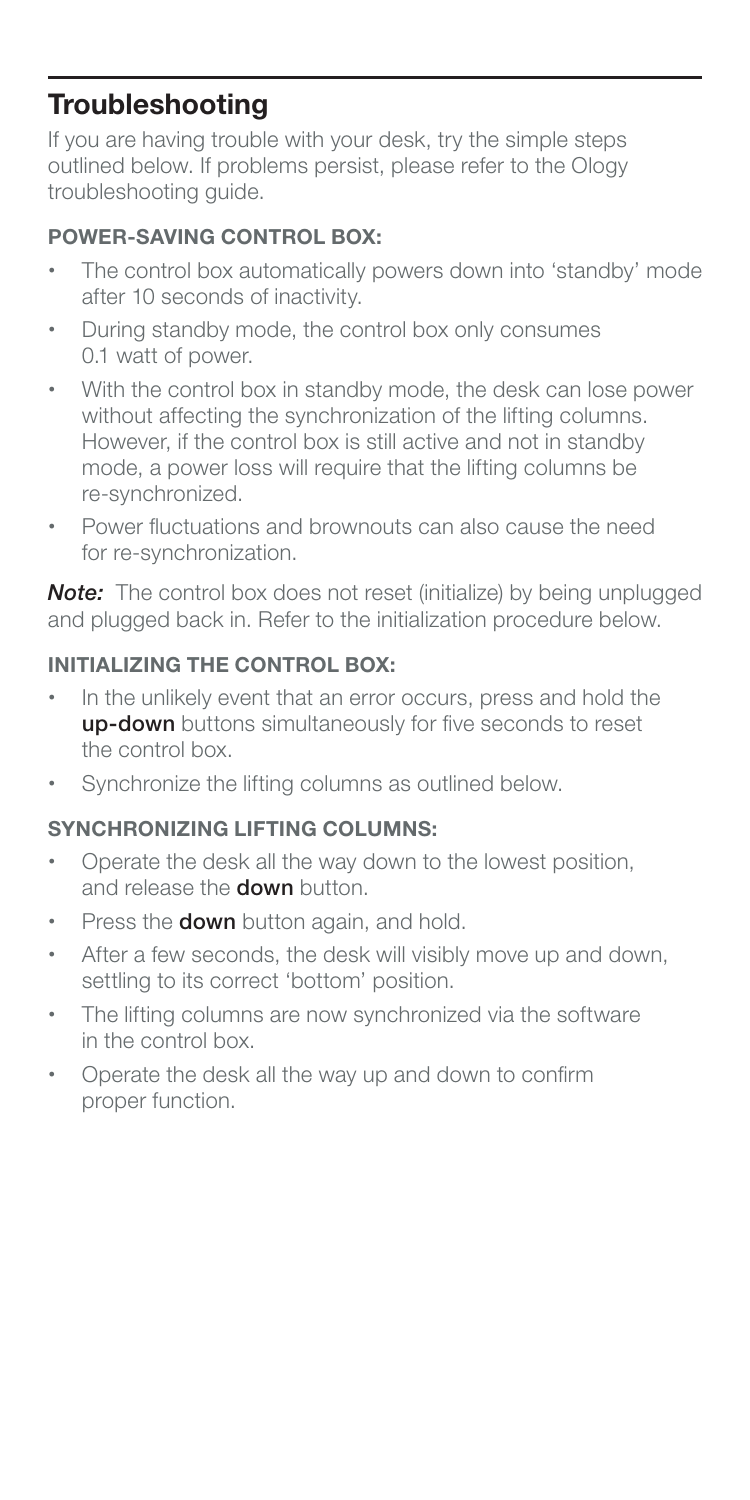# Product Specification

| Range of Adjustment                                                                                                                                                                                                    | $22.6" - 48.7"$<br>$(574$ mm $- 1,237$ mm)               |
|------------------------------------------------------------------------------------------------------------------------------------------------------------------------------------------------------------------------|----------------------------------------------------------|
| Glide Adjustment                                                                                                                                                                                                       | $\frac{1}{2}$ " (14 mm)                                  |
| Distributed Weight Capacity<br>Tip: When calculating lifting capacity,<br>subtract the weight of the<br>worksurface, understructure and<br>options (i.e. integrated rail, power<br>and data access door or soft edge). | Base supports a maximum<br>distributed weight load of:   |
|                                                                                                                                                                                                                        | 2-leg: 314 lbs (142.4 kg)*<br>3-leg: 471 lbs (213.6 kg)* |
| Wire Management Included                                                                                                                                                                                               | Yes                                                      |
| Controller                                                                                                                                                                                                             | Up-Down, Digital Preset                                  |
| Decibel Rating                                                                                                                                                                                                         | $<$ 55 dBA                                               |
| Volts                                                                                                                                                                                                                  | 2-leg: 120V AC<br>3-leg: 100 - 240V AC                   |
| Frequency & Phase                                                                                                                                                                                                      | 60 Hz, Single-Phase                                      |
| Amps                                                                                                                                                                                                                   | 2-leg: 2.5A<br>3-leg: 3.75A                              |
| Watts                                                                                                                                                                                                                  | 2-leg: 300W<br>3-leg: 450W                               |
| <b>Standby Power</b>                                                                                                                                                                                                   | 0.1W                                                     |
| <b>Adjustability Speed</b>                                                                                                                                                                                             | 1.5"/sec. (38.1 mm/sec)                                  |
| Duty Cycle                                                                                                                                                                                                             | 10% (2 min. on, 18 min. off)                             |

\*See spec guide for weight of each feature or refer to label on the underside of the worksurface for weight limits on the desk.